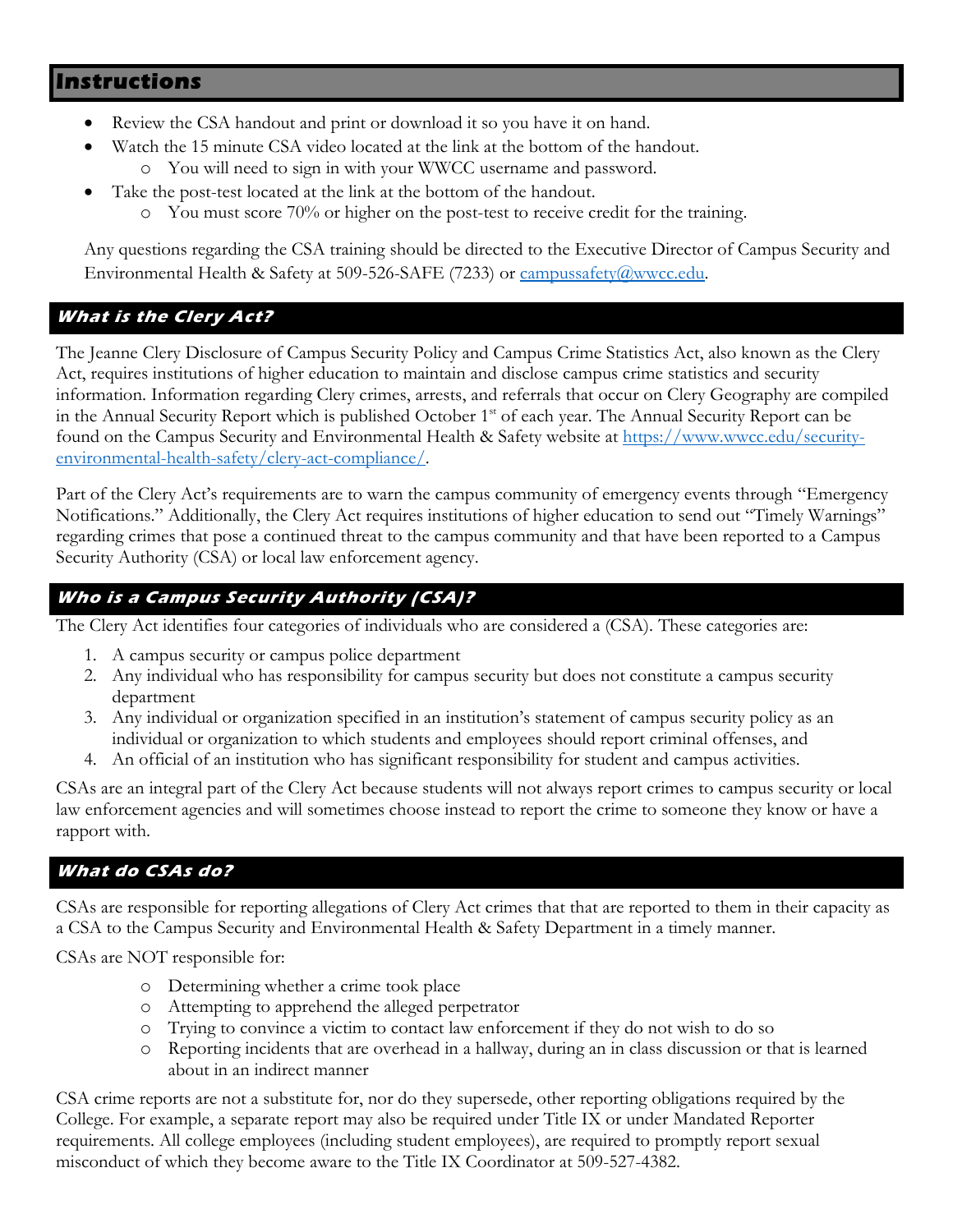#### **How should a CSA respond to reports of a Clery Act crime?**

- 1. When a crime is reported, the CSA should always handle any emergencies first (if one exists) by calling 911 and then notifying Campus Security and Environmental Health & Safety.
- 2. If it is not an emergency, the CSA should ask the individual reporting the crime if they would like to report the incident to the Campus Security and Environmental Health & Safety Department and/or local law enforcement. Campus Security and Environmental Health & Safety can be reached at 509-526-7233 or at [campussafety@wwcc.edu.](mailto:campussafety@wwcc.edu) The Walla Walla Police Department can be reached at 509-527-1960 and the Clarkston Police Department can be reached at 509-758-1680. The CSA should not force the individual reporting the crime to contact campus security or local law enforcement if the individual does not wish to do so.
- 3. The CSA should explain to the individual reporting the crime that they are a federally mandated crime reporter and must submit the crime for statistical purposes, but that the report can be submitted without identifying the individual if they wish to remain anonymous. In the event of an anonymous crime report, the individual reporting the crime should be informed that the incident will not be investigated further.
	- **a. It is important to remember** that while confidentiality may be maintained in most circumstances, CSAs cannot guarantee it. The only individuals who can guarantee confidential reporting are pastoral and professional counselors acting within their role as a counselor.
- 4. The CSA should provide the individual with optional resources, such as how to contact:
	- **a. Confidential on-campus counselors:**
		- i. Walla Walla Campus: 509-527-4262 or in person at office 133 in Main Building D
		- ii. Clarkston Campus: 509-758-1713 or in person at office 119 in Main Building A
	- **b. Crisis Center:**
		- i. Walla Walla Campus: Walla Walla County Crisis Response Unit 509.524.2999.
		- ii. Clarkston Campus: YWCA of Lewiston, ID-Clarkston, WA 208-746-9655.
	- c. **National Sexual Assault Hotline** 800-656-HOPE (4673)
	- d. Additional Resources can be found here:<https://www.wwcc.edu/advising/personal-counseling/>
- **5.** The CSA will report the crime in a timely manner via the online CSA form located here: [https://www.wwcc.edu/security-environmental-health-safety/campus-security-authority/.](https://www.wwcc.edu/security-environmental-health-safety/campus-security-authority/) **All crimes should be reported as soon as possible to aid Campus Security in the issuance of a Timely Warning or Emergency Notification as required by the Clery Act.** The report should include as much detail as is available.
	- **a.** If you are unsure if the crime is Clery reportable or not, err on the side of caution and report it.

# **CSAs are responsible for reporting the following Clery Act Crimes: Criminal Offenses:** Murder & non-negligent manslaughter | Motor Vehicle Theft | Aggravated Assault | Burglary Manslaughter by negligence Fondling Fondling Incest Robbery Arson Rape Rape Statutory Rape Statutory Rape Statutory Rape Statutory Rape Statutory Rape Statutory Rape Statutory Rape Statutory Rape Statutory Rape Statutory Rape Statutory Rape Statutory Rape Statutory Rape Statutory R **Hate Crimes:**  Larceny-Theft Simple Assault Intimidation Destruction/Damage/Vandalism of Property **VAWA Offenses**  Dating Violence Stalking Basic Violence Stalking Domestic Violence **Arrests and Referrals:**  Weapons Law Violations Drug Abuse Violations Liquor Law Violations